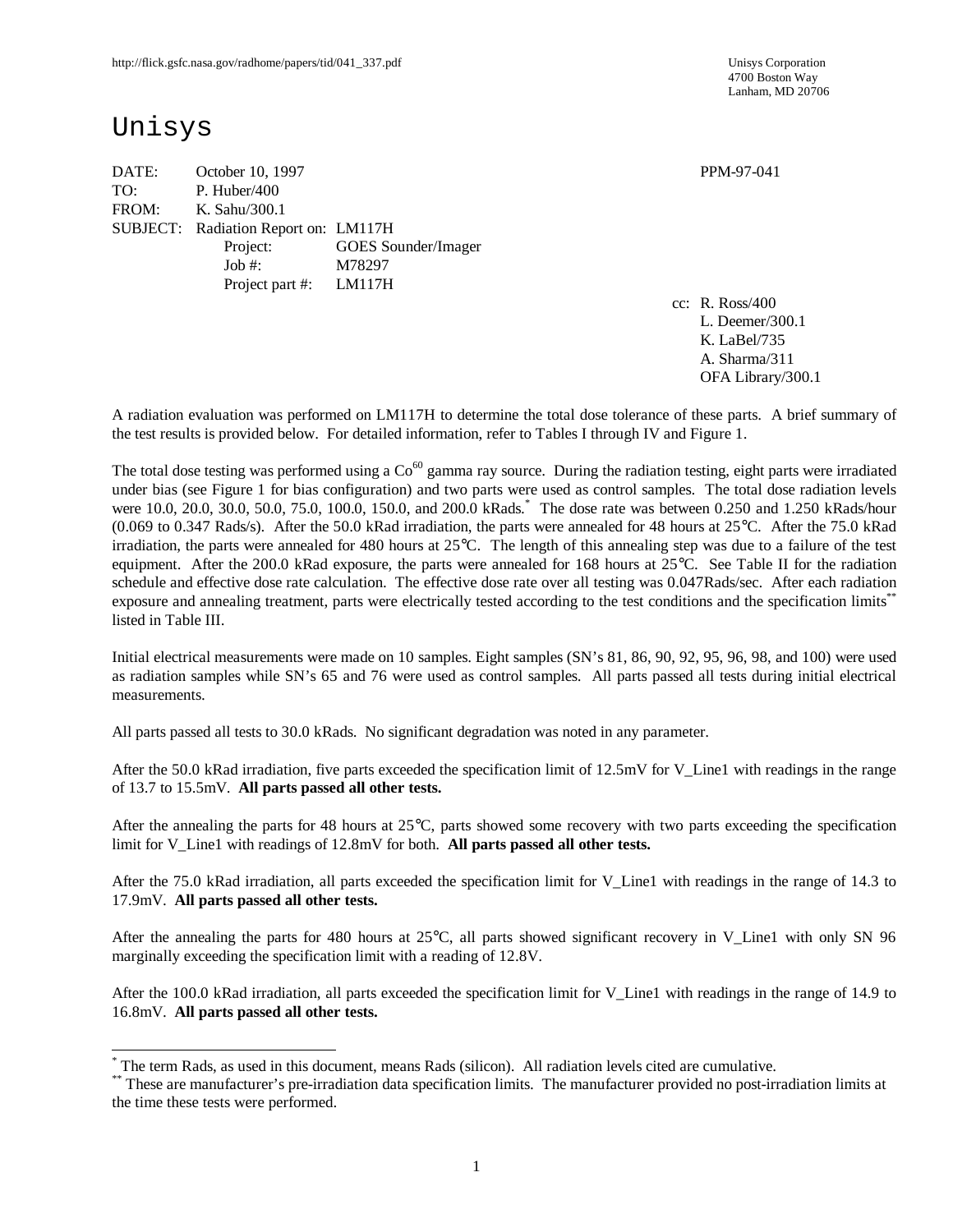After the 150.0 kRad irradiation, all parts exceeded the specification limit for V\_Line1 with readings in the range of 15.9 to 19.5mV. **All parts passed all other tests.**

After the 200.0 kRad irradiation, all parts exceeded the specification limit for V\_Line1 with readings in the range of 14.8 to 17.7mV. **All parts passed all other tests.**

After the annealing the parts for 168 hours at  $25^{\circ}$ C, all parts showed significant recovery in V Line1 with only SN's 86 and 96 marginally exceeding the specification limit with readings of 12.5 and 13.0mV respectively.

Table IV provides a summary of the test results with the mean and standard deviation values for each parameter after each irradiation exposure and annealing step.

V\_Line1 was the only parameter that showed any degradation with radiation. Figure 2 shows the trend of V\_Line1 after each radiation and annealing step.

Any further details about this evaluation can be obtained upon request. If you have any questions, please call me at (301) 731-8954.

#### ADVISORY ON THE USE OF THIS DOCUMENT

\_\_\_\_\_\_\_\_\_\_\_\_\_\_\_\_\_\_\_\_\_\_\_\_\_\_\_\_\_\_\_\_\_\_\_\_\_\_\_\_\_\_\_\_\_\_\_\_\_\_\_\_\_\_\_\_\_\_\_\_\_\_\_\_\_\_\_\_\_\_\_\_\_\_\_\_\_\_\_\_\_\_\_\_\_\_\_\_\_\_\_\_

The information contained in this document has been developed solely for the purpose of providing general guidance to employees of the Goddard Space Flight Center (GSFC). This document may be distributed outside GSFC only as a courtesy to other government agencies and contractors. Any distribution of this document, or application or use of the information contained herein, is expressly conditional upon, and is subject to, the following understandings and limitations:

(a) The information was developed for general guidance only and is subject to change at any time;

(b) The information was developed under unique GSFC laboratory conditions which may differ substantially from outside conditions;

(c) GSFC does not warrant the accuracy of the information when applied or used under other than unique GSFC laboratory conditions;

(d) The information should not be construed as a representation of product performance by either GSFC or the manufacturer;

(e) Neither the United States government nor any person acting on behalf of the United States government assumes any liability resulting from the application or use of the information.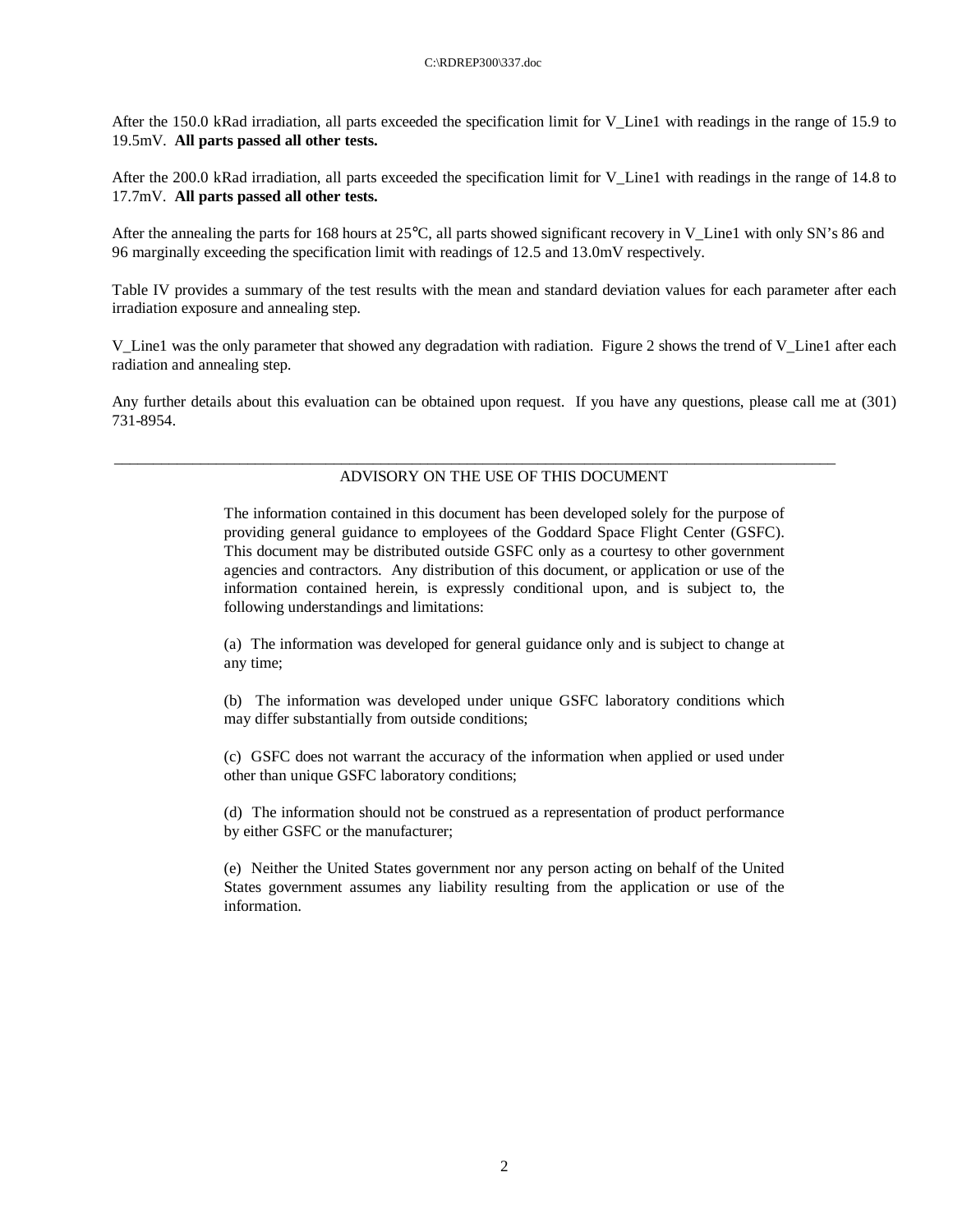



Notes:

- 1.  $R_1 = 270\Omega \pm 5\% \frac{1}{2}W$
- 2.  $R_2 = 2.7k\Omega \pm 5\% 1/2W$
- 3.  $V_{CC} = 30.0 \pm 0.5V$
- 4. Check  $V_{\text{OUT}} \sim 15.0 V$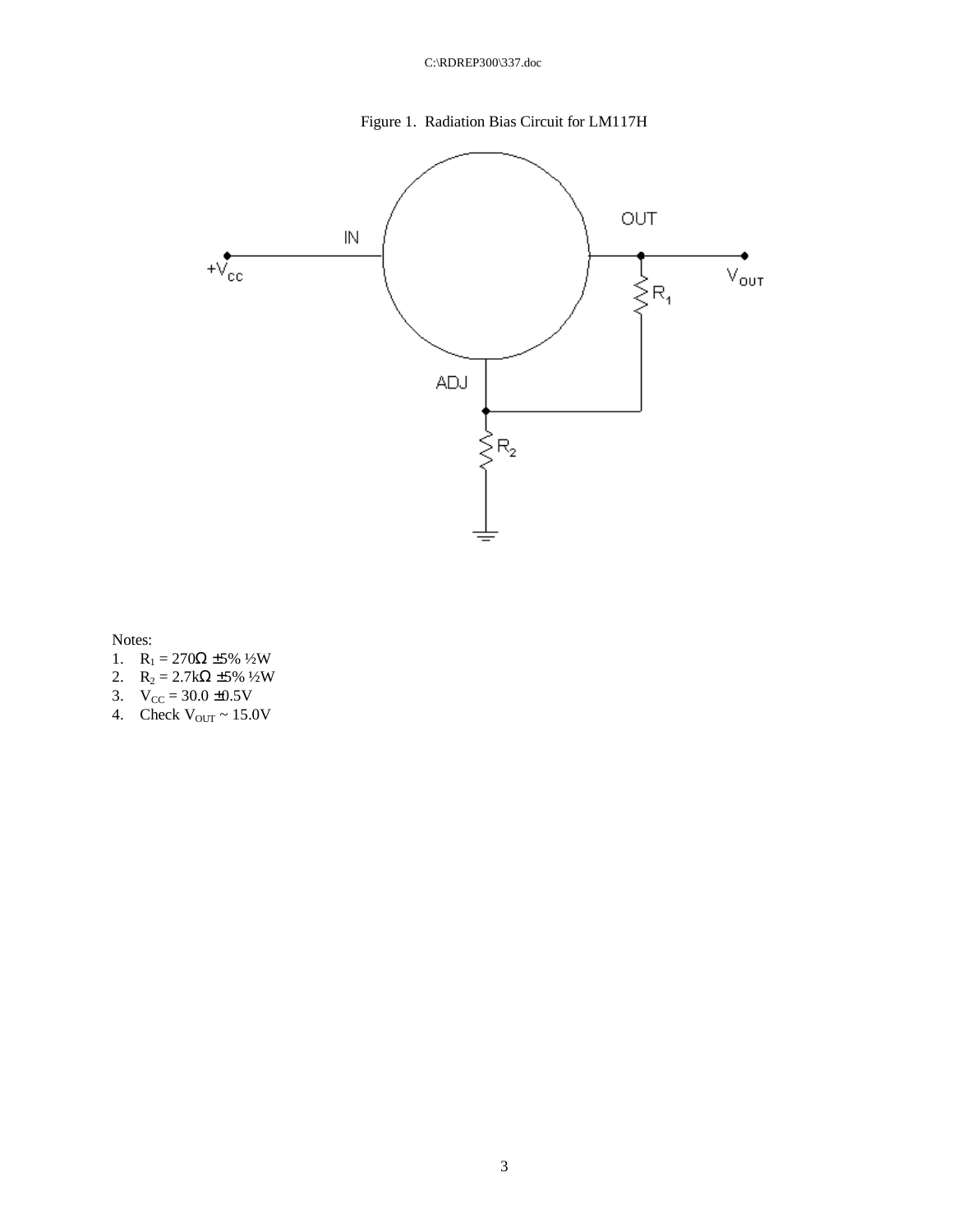| Generic Part Number:                 | LM117H                              |
|--------------------------------------|-------------------------------------|
| GOES Sounder/Imager Part Number      | LM117H                              |
| Charge Number:                       | M78297                              |
| Manufacturer:                        | National Semiconductor              |
| Lot Date Code (LDC):                 | 9305                                |
| <b>Quantity Tested:</b>              | 10                                  |
| Serial Number of Control Samples:    | 65,76                               |
| Serial Numbers of Radiation Samples: | 81, 86, 90, 92, 95, 96, 98, and 100 |
| Part Function:                       | Voltage Regulator                   |
| Part Technology:                     | Bipolar                             |
| Package Style:                       | TO-39                               |
| Test Equipment:                      | A540                                |
| Test Engineer:                       | D. Davis                            |

## TABLE I. Part Information

• No radiation tolerance/hardness was guaranteed by the manufacturer for this part.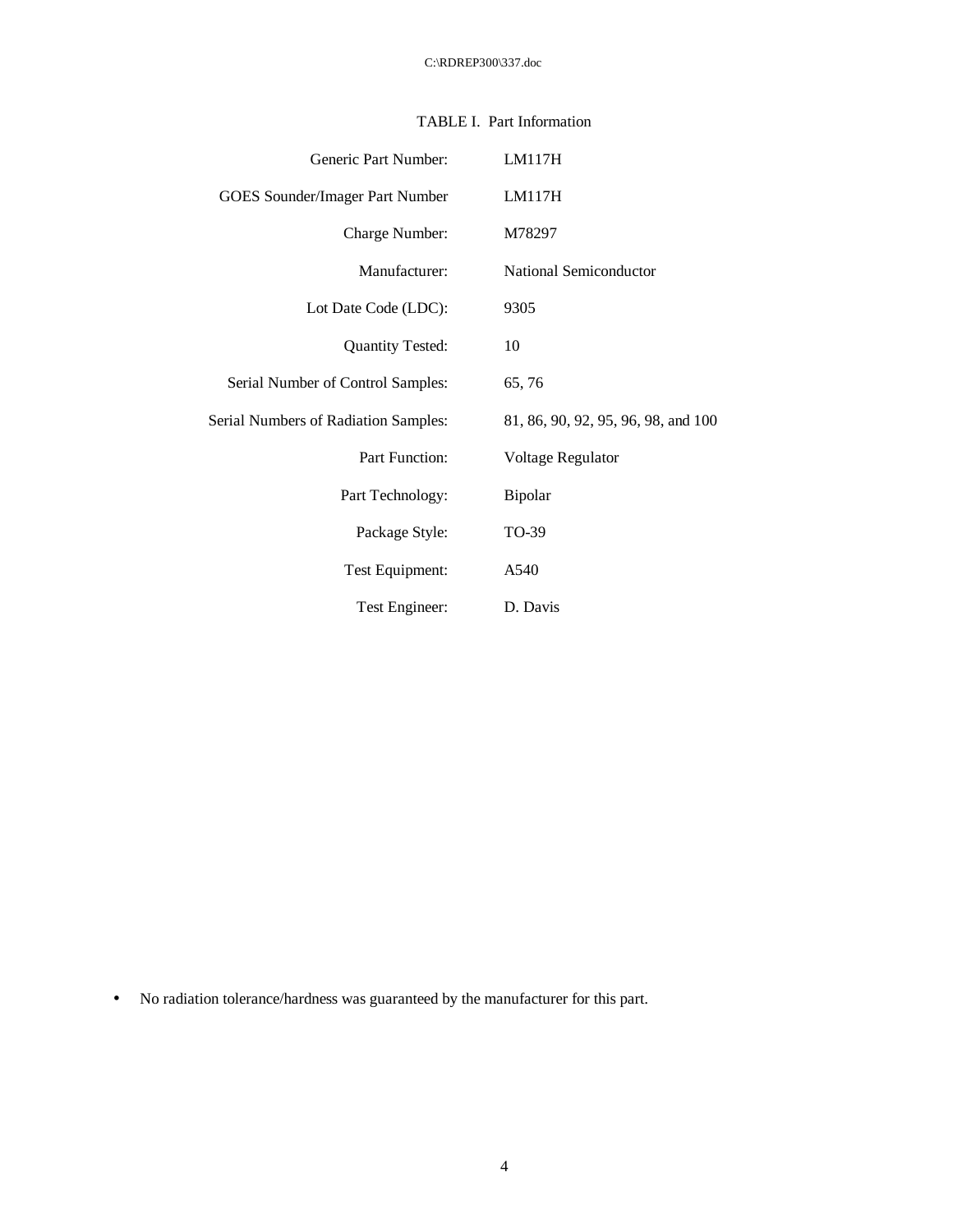| TABLE II. Radiation Schedule for LM117H                                            |  |
|------------------------------------------------------------------------------------|--|
|                                                                                    |  |
|                                                                                    |  |
|                                                                                    |  |
|                                                                                    |  |
|                                                                                    |  |
|                                                                                    |  |
|                                                                                    |  |
|                                                                                    |  |
|                                                                                    |  |
|                                                                                    |  |
|                                                                                    |  |
|                                                                                    |  |
|                                                                                    |  |
|                                                                                    |  |
|                                                                                    |  |
|                                                                                    |  |
|                                                                                    |  |
|                                                                                    |  |
|                                                                                    |  |
|                                                                                    |  |
|                                                                                    |  |
|                                                                                    |  |
|                                                                                    |  |
|                                                                                    |  |
| Effective Dose Rate = $200,000$ RADS/49 DAYS = $170.1$ RADS/HOUR= $0.047$ RADS/SEC |  |

The interim annealing following the 50.0 and 75.0 kRad steps were added due to degradation in the parts. The

addition of an interim annealing step better simulates the space environment's lower dose rate for very sensitive devices. This may allow the parts to show satisfactory performance at higher doses or indicate that the part can not be used beyond the previous dose level.

The annealing after the 75 kRad step was the result of test equipment repair.

PARTS WERE IRRADIATED AND ANNEALED UNDER BIAS, SEE FIGURE 1.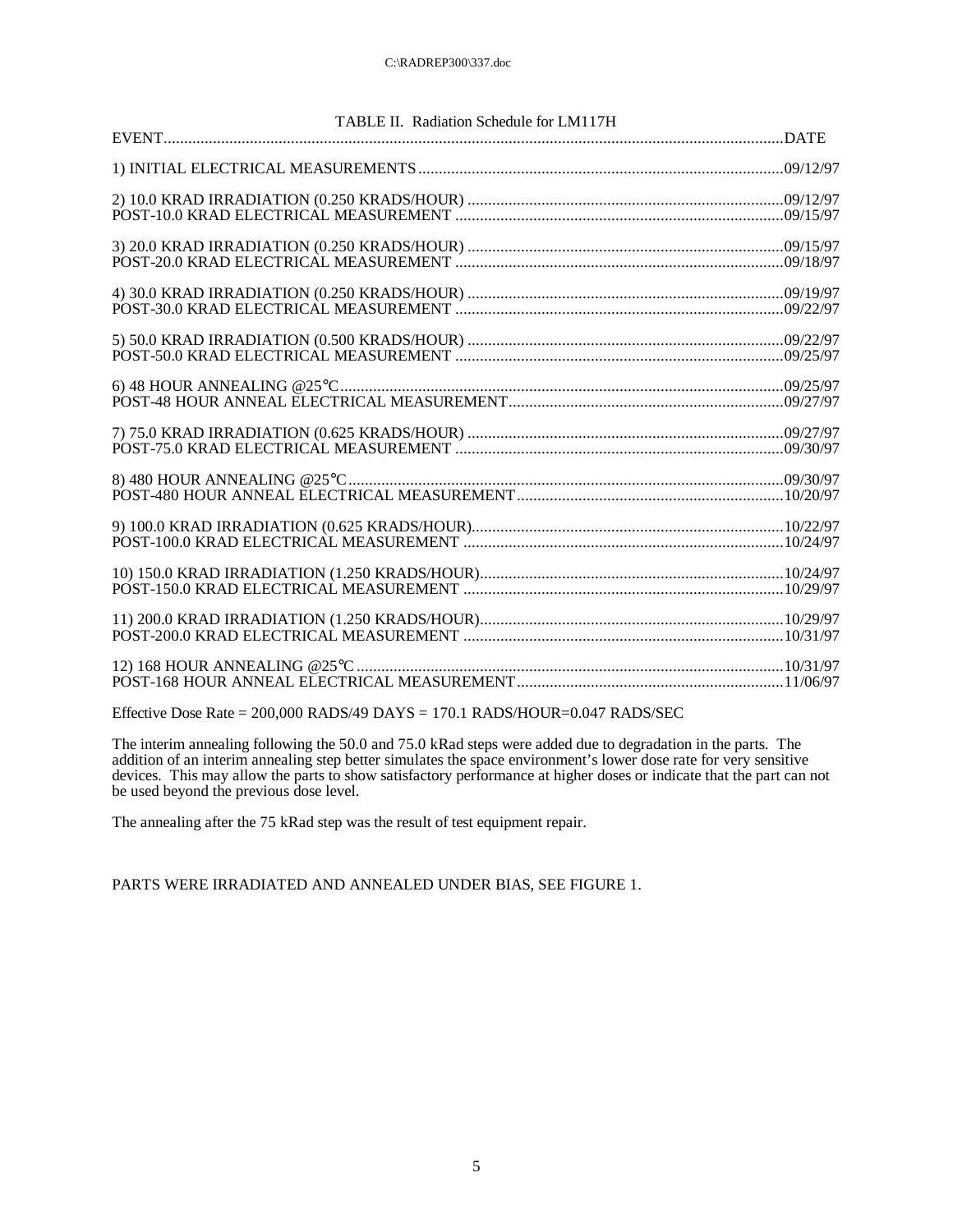| <b>Test</b>             |                  |                                                                              | Spec.   | Lim.       |
|-------------------------|------------------|------------------------------------------------------------------------------|---------|------------|
| #                       | <b>Parameter</b> | Units Test Conditions /2                                                     | min     | max        |
| 1                       | $IO_3V$          | $mA V_{\text{DIF}} = 3V$                                                     | $-3.0$  | <b>3.0</b> |
| $\overline{2}$          | <b>IQ 13V</b>    | $mA$ $V_{\text{DIF}} = 13V$                                                  | $-3.0$  | 3.0        |
| 3                       | <b>IADJ 3V</b>   | $mAlI_L = 5mA$ , $V_{\text{DIF}} = 3V$                                       | $-100$  | <b>100</b> |
| $\overline{\mathbf{4}}$ | IADJ_40V         | $mA I_L = 5mA$ , $V_{\text{DIF}} = 40V$                                      | $-100$  | <b>100</b> |
| 5                       | Delta IADJ 1     | $m\approx 3V \mathbf{E}(V_{IN} - V_{OUT}) \mathbf{E} 40V,$                   | $-5.0$  | 5.0        |
|                         |                  | 10mA $\mathbf{E}\mathbf{I}_{\text{OUT}}$ $\mathbf{E}\mathbf{I}_{\text{MAX}}$ |         |            |
| 6                       | $V_$ Out $_1$    | V 3V $\mathbf{\mathfrak{L}}(V_{IN} - V_{OUT}) \mathbf{\mathfrak{L}} 40V,$    | 1.200   | 1.300      |
| $\overline{7}$          | $V_$ Out $_2$    | $V$ 10mA £ $I_{\text{OUT}}$ £ $I_{\text{MAX}}$ ,                             | 1.200   | 1.300      |
| 8                       | V Out 3          | $\overline{\mathbf{v}}$ P £P <sub>MAX</sub>                                  | 1.200   | 1.300      |
| 9                       | V Line1          | $mV V_{\text{DIF}} = 3V$ to 40V                                              | $-7.4$  | 12.5       |
| 10                      | V Load1          | $mV IIN = 200mA$                                                             | $-12.5$ | 12.5       |
| 11                      | V Load2          | $mV I_{IN} = 200mA$                                                          | $-12.5$ | 12.5       |

### Table III. Electrical Characteristics of LM117H /1

Note:

1/ These are the manufacturer's non-irradiated data sheet specification limits. No post-irradiation limits were provided by the manufacturer at the time the tests were performed.

 $2/V_{IN} - V_{OUT} = 5V$ ,  $I_{OUT} = 10mA$  unless otherwise noted.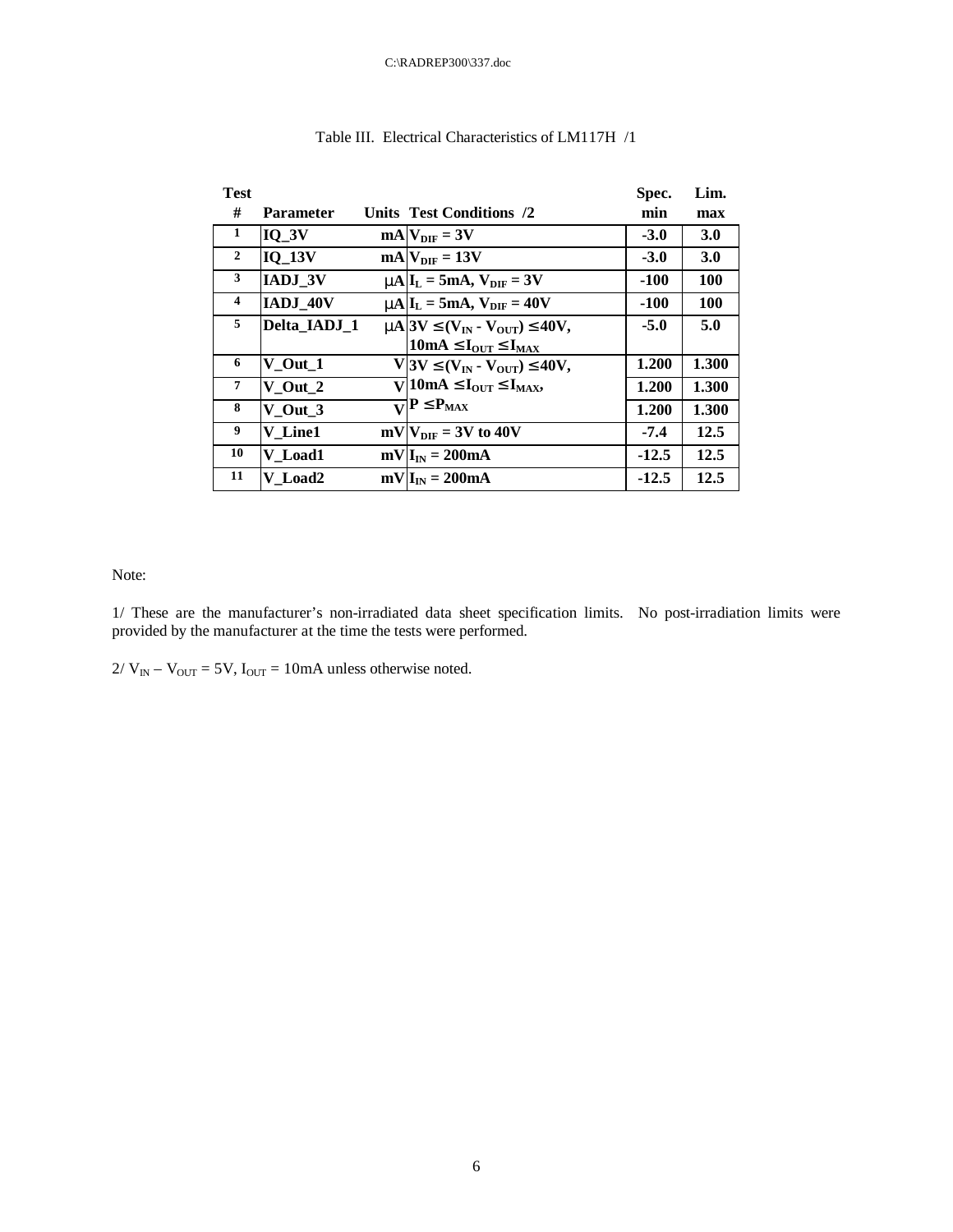## **TABLE IV: Summary of Electrical Measurements after**

**Total Dose Exposures and Annealing for LM117H /1**

|             |                 |       |                 |       |        |                | <b>Total Dose Exposure (kRads)</b> |               |       |              |        |       |                  |       | <b>TDE</b> (kRads)<br>Annealing |       |        |                  | Annealing     | <b>Total Dose Exposure (kRads)</b> |        |       |           |       |               | Annealing |                          |       |
|-------------|-----------------|-------|-----------------|-------|--------|----------------|------------------------------------|---------------|-------|--------------|--------|-------|------------------|-------|---------------------------------|-------|--------|------------------|---------------|------------------------------------|--------|-------|-----------|-------|---------------|-----------|--------------------------|-------|
|             |                 |       |                 |       |        | <b>Initial</b> | 10.0<br>20.0                       |               |       | 50.0<br>30.0 |        |       | 75.0<br>48 hours |       | 480 hours                       |       | 100.0  |                  | 150.0         |                                    | 200.0  |       | 168 hours |       |               |           |                          |       |
| <b>Test</b> |                 |       | Spec. Lim. $/2$ |       |        |                |                                    |               |       |              |        |       |                  |       | @25 $\mathrm{^{\circ}C}$        |       |        |                  | @25°C         |                                    |        |       |           |       |               |           | @25 $\mathrm{^{\circ}C}$ |       |
|             | Parameters      | Units | min             | max   | mean   | sd             | mean                               | sd            | mean  | -sd          | mean   | sd    | mean             | sd    | mean                            | sd    | mean   | sd               | mean          | sd                                 | mean   | sd    | mean      | sd    | mean          | sd        | mean                     |       |
|             | $IQ_3V$         | mA    | $-3.0$          | 3.0   | 0.22   | 0.01           | 0.22                               | 0.01          | 0.22  | 0.01         | 0.22   | 0.01  | 0.21             | 0.01  | 0.21                            | 0.01  | 0.21   | 0.01             | 0.21          | 0.01                               | 0.21   | 0.01  | 0.21      | -0    | 0.21          | 0.005     | 0.21                     |       |
|             | $IQ_13V$        | mA    | $-3.0$          | 3.0   | 1.54   | 0.07           | 1.54                               | 0.07          | 1.22  | 0.09         | 1.02   | 0.08  | 0.83             | 0.06  | 0.88                            | 0.07  | 0.78   | 0.06             | 0.93          | 0.06                               | 0.79   | 0.06  | 0.79      | 0.05  | 0.84          | 0.05      | 0.85                     | 0.31  |
|             | IADJ 3V         | mAl   | $-100$          | 100   | $-47$  | 2.0            | $-47$                              | 1.9           | 47    | 2.0          | $-46$  | 2.1   | $-45$            | 2.0   | $-46$                           | 1.6   | $-44$  | 2.3              | $-46$         | 2.2                                | $-43$  | 2.1   | $-43$     | 2.4   | $-43$         | 2.4       | $-44$                    | 2.1   |
|             | <b>IADJ 40V</b> | mAl   | $-100$          | 100   | $-50$  | 1.9            | $-50$                              | 2.0           | 50    | 2.1          | $-50$  | 2.1   | $-49$            | 2.0   | $-49$                           | 2.1   | $-48$  | 2.2              | $-49$         | 1.9                                | $-47$  | 2.4   | $-47$     | 1.9   | $-46$         | 2.3       | $-47$                    | 2.3   |
|             | Delta IADJ 1    | mAl   | $-5.0$          | 5.0   | 2.95   | 0.09           | 3.00                               | 0.15          | 3.18  | 0.16         | 3.36   | 0.16  | 3.52             | 0.17  | 3.44                            | 0.13  | 3.61   | 0.09             | 3.42          | 0.14                               | 3.73   | 0.15  | 3.67      | 0.08  | 3.59          | 0.16      | 3.34                     | 0.12  |
| 6           | Out 1           |       | 1.200           | 1.300 | 1.259  | 0.004          | 1.263                              | $0.002$ 1.257 |       | 0.003        | 1.250  | 0.004 | 1.241            | 0.005 | 1.242                           | 0.005 | 1.234  | 0.006            | 1.239         | 0.005                              | 1.224  | 0.006 | 1.216     | 0.006 | 1.217         | 0.006     | 1.231                    | 0.005 |
|             | $-$ Out $-2$    |       | 1.200           | 1.300 | 1.260  | 0.004          | 1.263                              | 0.004         | 1.257 | 0.003        | 1.251  | 0.004 | 1.241            | 0.005 | 1.242                           | 0.005 | 1.234  |                  | $0.006$ 1.241 | 0.005                              | 1.227  | 0.006 | 1.219     | 0.006 | 1.220         | 0.006     | 1.233                    | 0.005 |
|             | Out 3           |       | 1.200           | 1.300 | 1.266  | 0.004          | 1.266                              | 0.005         | 1.266 | 0.003        | 1.261  | 0.003 | 1.250            | 0.004 | 1.251                           | 0.004 | 1.242  | 0.005            | 1.253         | 0.004                              | 1.242  | 0.005 | 1.234     | 0.007 | 1.235         | 0.005     | 1.245                    | 0.004 |
|             | Line1           | mV    | $-7.4$          | 12.5  | 4.3    | 0.1            | 5.3                                | 0.1           | 7.2   | 0.3          | 9.4    | 0.6   | 13.6             |       | 12.2                            | 0.8   | 15.8   | $1.2\phantom{0}$ | 11.7          | 0.6                                | 16.4   | 1.1   | 17.5      | 1.1   | 16.1          | 0.9       | 12.2                     | 0.5   |
|             | Load1           | mV    | $-12.5$         | 12.5  | $-4.1$ | 0.2            | $-4.2$                             | 0.2           | 4.3   | 0.3          | $-4.3$ |       | $-4.8$           | 0.3   | $-4.6$                          | 0.3   | $-4.8$ | 0.3              | $-5.2$        | 0.6                                | $-6.8$ | 0.2   | $-5.2$    | 0.4   | $-5.5$        | 0.8       | $-4.5$                   | 0.5   |
|             | $\_Load2$       | mV    | $-12.5$         | 12.5  | 2.2    | 0.2            | 2.1                                | 0.2           | 1.8   | 0.2          |        |       |                  |       | 1.2                             | 0.1   | 0.94   | 0.13             | 1.4           | 0.17                               |        | 0.10  | 0.7       | 0.2   | $0.6^{\circ}$ | 0.2       | 1.2                      | 0.2   |

Notes:

1/ The mean and standard deviation values were calculated over the eight parts irradiated in this testing. The control samples remained constant throughout testing and are not included in this table.

2/ These are manufacturer's pre-irradiation data sheet specification limits. No post-irradiation limits were provided by the manufacturer at the time the tests were performed.

3/ "P" ("F") indicates that all parts passed (failed) this test at this irradiation level or annelaing step. "nPmF" means that n parts passed and m parts failed this test at this irradiation level or annealing step. The failing parts had degraded so much that no measurements could be made for these parameters.

**Radiation sensitive parameter: V\_Line1.**